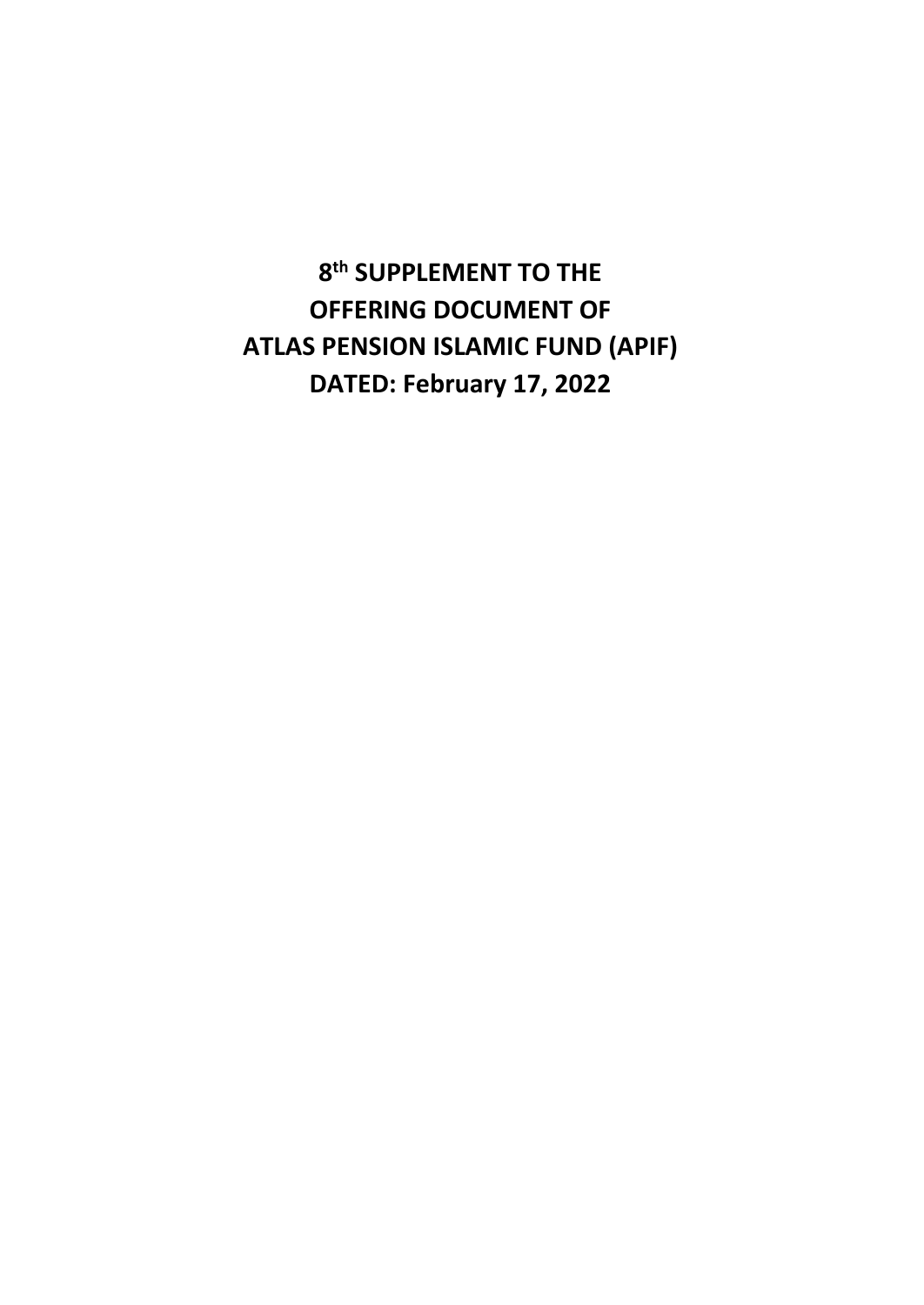# **Eighth Supplement Dated February 17, 2022 to the Offering Document of Atlas Pension Islamic Fund (APIF) Issued on October 31, 2007.**

# **(Managed by Atlas Asset Management Limited, as an Asset Management Company registered under the Non-Banking Finance Companies (Establishment and Regulation) Rules, 2003)**

Established in Pakistan under the Sindh Trusts Act, 2020 by a Trust Deed dated July 26, 2021 between Atlas Asset Management Limited, as the Pension Fund Manager and Central Depository Company of Pakistan Limited, as the Trustee, and authorized under Rule 9 of the Voluntary Pension System Rules, 2005 (Rules).

# **1. Amendment in point (b) of Sub-Clause 6.2 "Application and Payment Procedure":**

### **The text of sub-clause 6.2 (b) shall be deleted**

### **The text of the proviso of under Sub Clause 6.2 (2) shall be amended and read as follows:**

Along with Participant Registration Form and Allocation of Contributions Form, the Participant will be required to submit duly attested copies of his Computerized National Identity Card or any other form of identification acceptable to Pension Fund Manager.

### **2. Amendment in point 5 of Sub-Clause 6.9 "Individual Pension Account":**

### **Point 4 shall be amended and read as follows:**

4. At the Retirement Date or date of intimation of death of the Participant all the Units of the Sub-Funds, standing in his name shall be redeemed at the Net Asset Value notified at the close of that day and the amount shall be transferred to his individual pension account in the lower volatility scheme offered by the Pension Fund Manager.

### **This proviso shall be added in point 5 of Sub clause 6.9**

### **For the sake of clarity the point 5 of Sub clause 6.9 shall be read as under:**

(5) Individual Pension Account shall not be subject to any lien, pledge or encumbrance, attachment in the execution of a decree, nor shall it be chargeable or assignable; and any agreement to charge or assign an allowance shall be void, and on the bankruptcy of a Participant, no sum shall pass to any trustee, official assignee or person acting on behalf of his creditors.

# **"Provided that the individual pension account may be subject to be pledged, lien or encumbrance against the loan or advance given by the employer to the employee."**

**3. Amendment in point 4 (b) (c) & 16 of Sub-Clause 6.11 "Redemption / Withdrawal of Units and Payment of Proceeds Procedure":**

# **The text of Point 4 (b) (c) & 16 of sub-clause 6.11 shall be deleted and replaced with the following text:**

### **For the sake of clarity the amended Point shall be read as under:**

**(b) Early Redemption Form:** This form is required to be submitted by the Participant (or the successor(s) of the deceased Participant) if he/she wishes to withdraw all or part of the Individual Pension Account balance.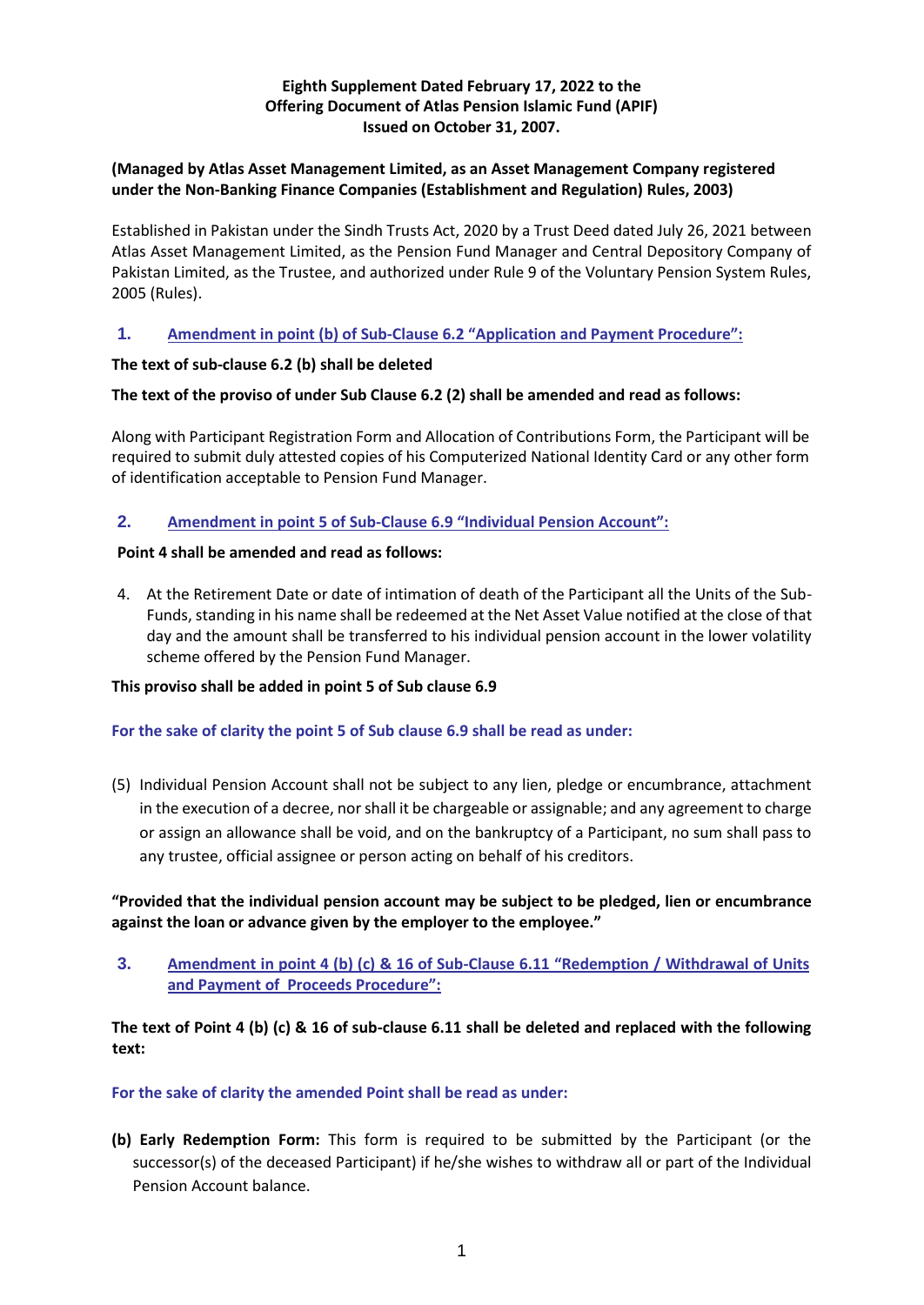- **(c) Change of Pension Fund or Pension Fund Manager Form:** This form is required to be submitted to change the Pension Fund or Pension Fund Manager and transfer the Individual Pension Account to another pension fund or Pension Fund Manager whenever Participant wishes to do so. This form must be submitted at least seven working days before the effective date of the proposed change.
- **(16) Withholding Tax:** The Trustee on the advice of the Pension Fund Manager shall withhold the tax on payments to the Participants or successor(s) as the case may be, applicable according to the Income Tax Ordinance, 2001 (XLIX of 2001), including any amendments and/or substitutions thereof and deposit the same in the Government treasury.
- **4. Amendment in Sub-Clause 6.12 "Redemption of Units on Change of Pension Fund Manager or Pension Fund"**

# **The text of sub-clause 6.12 (2) shall be deleted and replaced with the following text:**

The transfer of individual pension account from one Pension Fund Manager to another Pension Fund Manager or from one pension fund to another pension fund shall only take place as per the discretion of the participant and the notice for the change of the Pension Fund Manager or pension fund, specifying the name of the new Pension Fund Manager or the pension fund shall be sent by the participant at least seven working days before the effective date of the proposed change and the Pension Fund Managers shall record such transactions as transfer in the statement of account of the participant.

### **The text of sub-clause 6.12 (5) shall be deleted.**

**5. Amendment in Sub-Clause 6.15 "Requirement for survivor/ heir nomination in case of Death of the Participant"**

### **The text of sub-clause 6.15 shall be deleted and replaced with the following text:**

### **Requirement for Succession Certificate in case of Death of the Participant:**

In case of the death of any Participant, successor(s) to provide succession certificates or other such mandate from a court or lawful authority, if they consider necessary under the law or under the prevailing circumstances, including disputes that may arise among the successor(s) and/or the legal heirs or legal representatives of the deceased Participant. Under no circumstances whatsoever will the Pension Fund Manager, the Trustee, the Registrar or the Distributor or any other person acting for the Pension Fund Manager shall be liable for any disputes or claims that may arise among the legal heirs or legal representatives of the deceased even after the transfer of the Units or payments to the successor(s). The Pension Fund Manager, the Trustee, the Registrar, the Distributor and other persons acting for the Pension Fund Manager shall stand indemnified in this regard.

# **6. Amendment in Sub-Clause 6.17 "Retirement Age":**

# **The provision to point 1 of sub-clause 6.17 shall be added and sub clause 6.17(3) shall be deleted and replaced with the following text**

### **For the sake of clarity the amended clause shall be read as under:**

(1) The Retirement Age for the Participants shall be any age between sixty and seventy years or twentyfive since the age of first contribution to a pension fund whichever is earlier.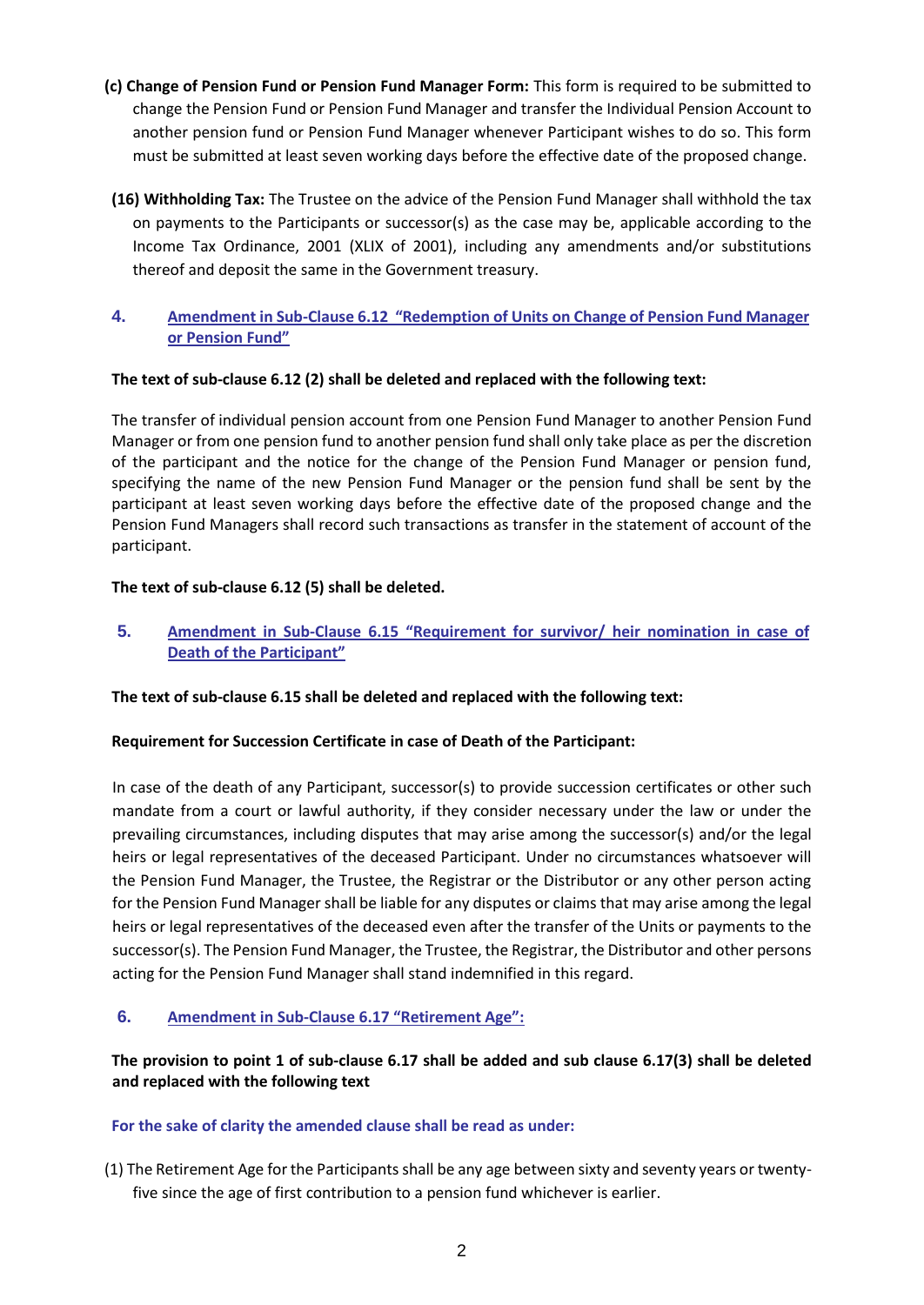"Provided that the participant may change his retirement age between sixty and seventy years by giving notice in writing to the Pension Fund Manager."

- (2) If a participant suffers from any of the following disabilities, which render him unable to continue any employment he may, if he so elects, be treated as having reached the retirement age at the date of such disability and all relevant provisions shall apply accordingly, namely :
	- a) loss of two or more limbs or loss of a hand and a foot;
	- b) loss of eyesight;
	- c) deafness in both ears;
	- d) severe facial disfigurement;
	- e) loss of speech;
	- f) paraplegia or hemiplegia;
	- g) lunacy;
	- h) advance case of an incurable disease; or
	- i) wounds, injuries or any other diseases, etc., resulting in a disability due to which the participant is unable to continue any work.
- (3) A doctor's assessment certificate confirming the said disability shall be required for the provisions, specified in sub clause (2) above.

# **7. Deletion of point 3 of sub clause 6.19 "Procedure for withdrawal of funds at Retirement"**

**The text of sub-clause 6.19 (3) shall be deleted and rest of the clauses shall be re-numbered accordingly.**

**In point 4 and 7 of sub clause 6.19 Procedure for withdrawal of funds at Retirement the text "twenty –five" shall be replaced by "fifty"** 

# **The text of sub-clause 6.19 (4) & (7) shall be amended:**

- 4. After verifying all the particulars, the Pension Fund Manager will instruct the Trustee to pay the fifty per cent of the amount (please refer paragraph 6.18 (2) (a)) to the Participant without deduction of income tax, as permitted in the Offering Document, Rules and Income Tax Ordinance and transfer the remaining balance to an Approved Income Payment Plan or an Approved Annuity Plan as selected by the Participant and intimated to the Pension Fund Manager.
- 7. The Participant may choose to receive more than fifty per cent of his accumulated balance in the Individual Pension Account in lump sum and shall inform the Pension Fund Manager of such a decision in the notice. Any excess amount, over and above the amount specified in Para 6.18 (2) (a) above shall be subject to income tax/ withholding tax, as specified in the Income Tax Ordinance, 2001, at a rate equal to Participant's average rate of tax of last three consecutive years and the Trustee shall be required to deduct that amount before making the payment of the redemption to the Participant. In order to comply with the provision of the Income Tax Ordinance, 2001, the Participant shall provide to the Pension Fund Manager, before the Retirement Date, the calculation of his Applicable Tax Rate for the last three consecutive years and such other information, including income tax returns as may be required by the Fund Manager.
- **8. Amendment in point 1, 2, 3, 5 & 6 of Sub-Clause 6.20 "Procedure for redemption of Units on Death of Participant before Retirement":**

**The text of sub-clause 6.20 (2) and (6) shall be deleted and (1), (3) and (5) shall be replaced with the following text:**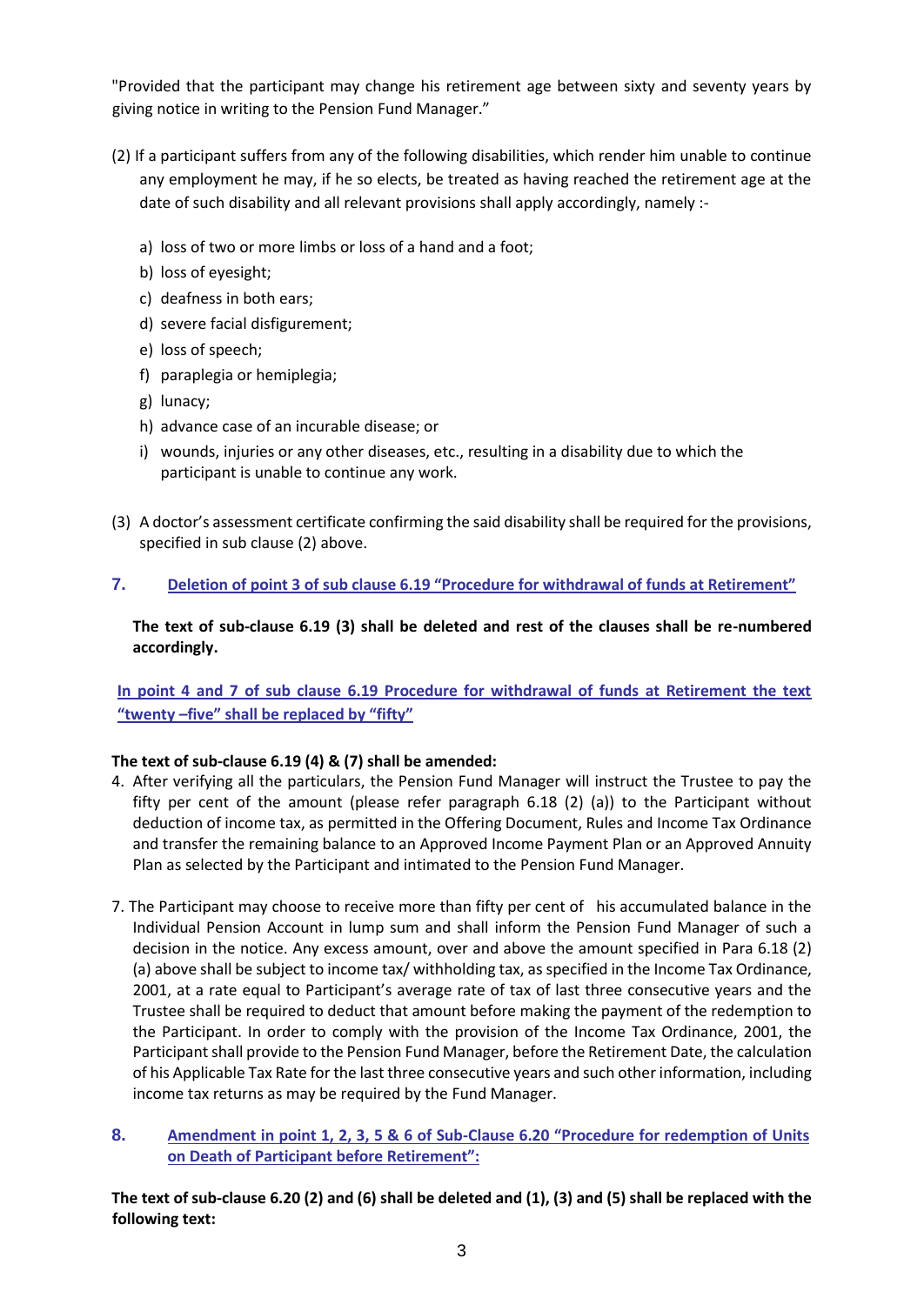### **For the sake of clarity the amended Sub-Clause 1, 3 & 5 shall be read as under:**

- (1) In case of death of a participant before the retirement age, all the units of the sub-funds to his credit shall be redeemed at the net asset value notified at close of the day of intimation of death and the amount due shall be transferred to his individual pension account in the lower volatility scheme offered by the Pension Fund Manager till the date when the available options mentioned in sub-para (3) below are exercised by the successor(s).
- (3) The total amount in the Individual Pension Account of the deceased Participant shall be divided among the successor(s) according to the percentages specified in the succession certificate issued in accordance with law and each of the successor(s) shall then have the following options, namely
	- (i) withdraw his share of the amount subject to the conditions laid down in the Income Tax Ordinance; 2001 (XLIX of 2001);
	- (ii) transfer his share of the amount into his existing or new individual pension account 98[or income payment plan account] to be opened with 99[a] Pension Fund manager, according to the Rules;
	- (iii) use his share of the amount to purchase an annuity on his life from a Life Insurance Company, only if the age of the survivor is fifty five years or more; or
	- (iv) use his share of the amount to purchase a deferred annuity on his life from a Life Insurance Company to commence at age fifty five years or later.
- (5) The executors or administrators or succession certificate holders of deceased Participant shall be the only persons recognized by the Trustee and the Pension Fund Manager as having title to the Sub-Fund Units represented thereby.

### **9. Amendment of sub clause 7.1.(1) Front-end Fee**

### **The text of sub-clause 7.1.(1) shall be replaced with the following text:**

The Pension Fund Manager may at its discretion charge different levels of Load as per Annexure D. Any change in Front-end Load shall be done through an addendum to the Offering Document after seeking prior approval of the Commission.

### **10. Amendment of Sub-Clause 7.2 "Remuneration Payable to Pension Fund Manager":**

### **The text of point 1 of sub-clause 7.2 shall be replaced with the following text:**

**For the sake of clarity the amended Sub-Clause shall be read as under:**

### **7.2 Remuneration Payable to Pension Fund Manager**

(1) The Pension Fund Manager shall be entitled to remuneration as disclosed in "Annexure D". Such remuneration shall be verified by the trustee and will be paid in arrears on monthly basis:

"Provided that pension fund manager may charge variable fee or fixed fee or the combination of both which shall not exceed the limit as disclosed in Annexure D. Pension fund manager shall also disclose actual rate of management fee charged as percentage of net asset of pension fund in the monthly fund manager report".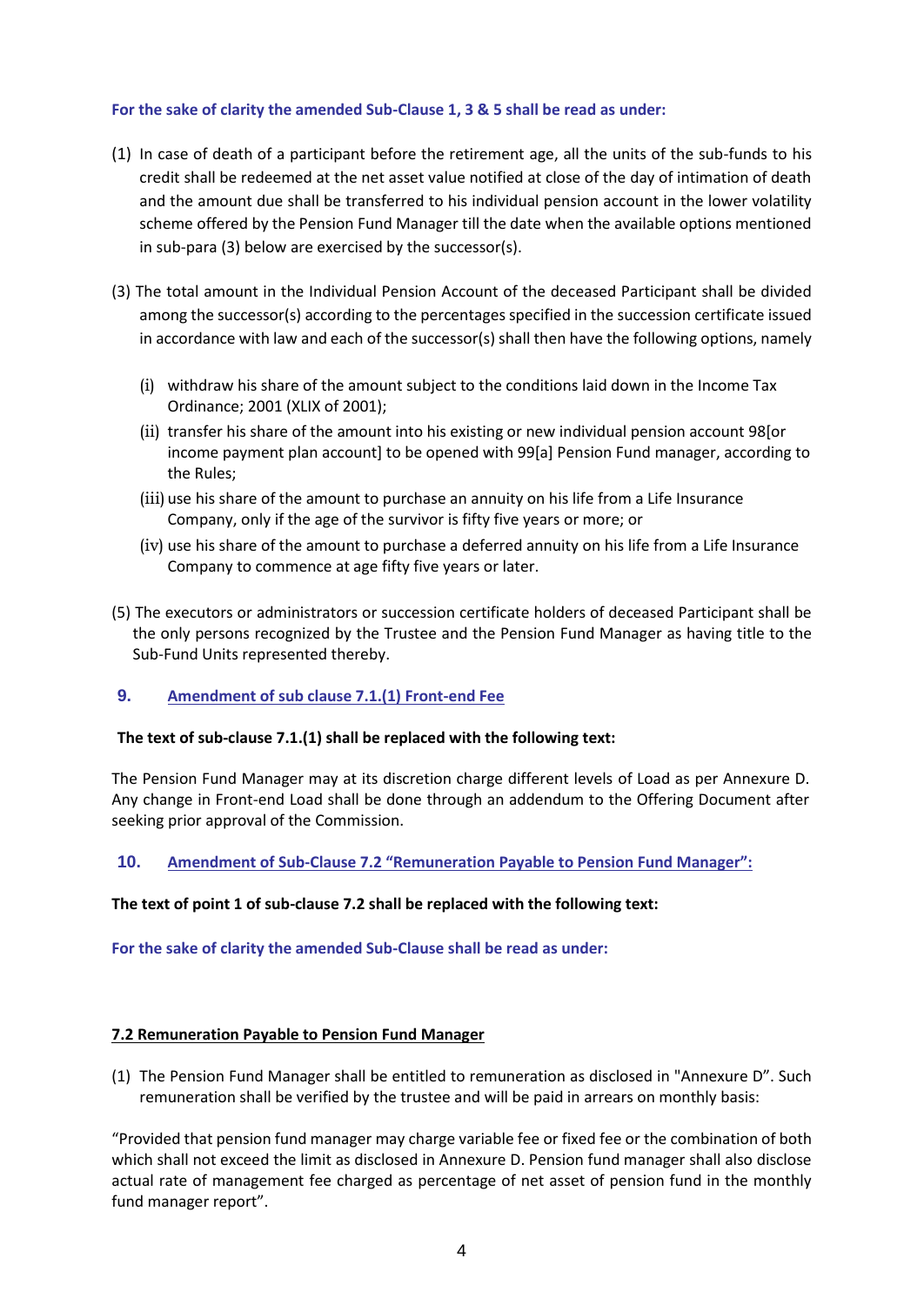### **11. New Sub-Clause 7.2.A" Maximum Expense Ratio":**

### **After sub-clause 7.2, new sub clause shall be added with the following text:**

**For the sake of clarity the new Sub-Clause 7.2.A shall be read as under:**

### **7.2 (A). Maximum Expense Ratio.-**

- (1) The Total Expense Ratio of a pension fund shall be capped as follow:
	- (a) Equity sub fund upto 4.5%;
	- (b) Debt sub fund upto 2.5%;
	- (c) Money Market sub fund upto 2%
- (2) The costs incurred in relation to any government levy on funds such as sales tax, Worker's Welfare Fund or Commission fee etc. shall be excluded while calculating Total Expense Ratio referred to in sub-regulation (1).
- (3) A Pension Fund Manager shall prominently disclosure on a daily basis, the following information regarding all its pension funds on its website and on the website of Mutual Funds Association of Pakistan (MUFAP),
	- i Total Expense Ratio;
	- ii Management Fee as a percentage of net assets;
	- iii Sales load as a percentage of net assets.

### **12. Amendment in point 2 of Clause 7.3" Other fees and charges of Atlas Pension Fund":**

### **Existing point 2 of Sub Clause 7.3 shall be replaced with the following text:**

- (2) Other fees and Charges that will be borne by respective Sub-Fund(s) of the Atlas Pension Fund include:
	- a. Custody, Brokerage, Transaction Costs of investing and disinvesting of the Fund Property.
	- b. All expenses incurred by the Trustee in effecting the registration of all register able property in the Trustee's name.
	- c. Legal and related costs incurred in protecting or enhancing the interests of the Unit Holders.
	- d. Bank charges and financial costs;
	- e. Auditors' Fees and related expenses.
	- f. Any printing costs and related expenses for issuing Fund's quarterly, half yearly and annual reports
	- g. Fee pertaining to the Fund payable to the Commission.
	- h. Taxes, fees, cess, duties if any, applicable to the Fund and on its income, turnover and/or its properties including the Sales Tax levied on Services offered by Asset Management Company (for Management of Fund).
	- i. Charges and levies of stock exchanges, national clearing and settlement company, Trustee charges.
	- j. selling and marketing expenses for the purpose of opening and maintenance of branches; payment of salaries/commission to sales team and distributors; advertising and publicity expense; development of alternate delivery/distribution channels for Atlas Pension Islamic Fund,:
	- k. fees and expenses related to registrar services, accounting, operation and valuation services related to Atlas Pension Fund;
	- l. Any other expenses as permissible under the Rules and Regulations from time to time and / or permitted by the Commission.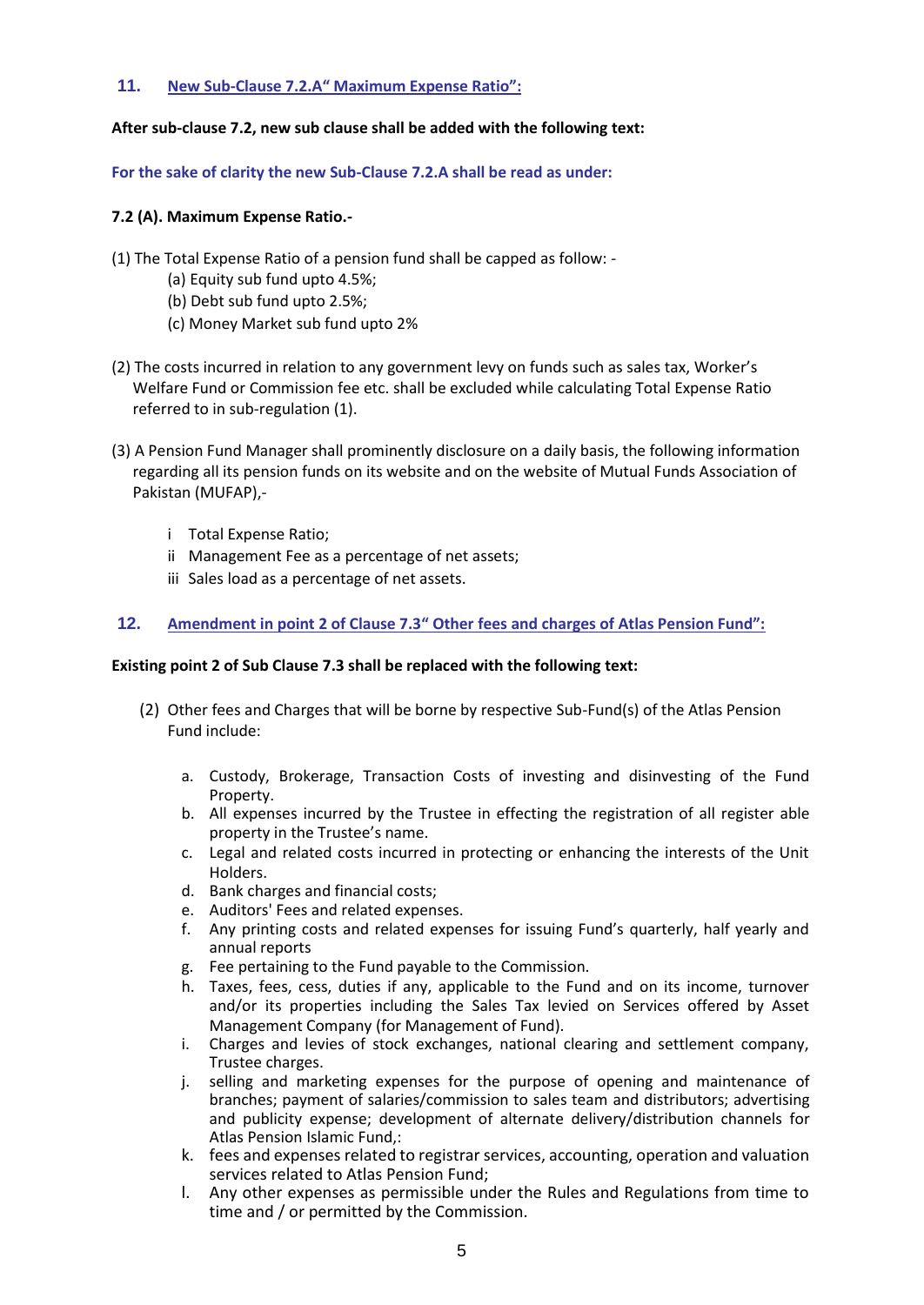### **13. Deletion of point (e) & (f) of Sub-Clause 8.3 "Investment Restrictions":**

### **Following text of sub-clause 8.3 shall be deleted:**

- (e) purchase from or sell to any Connected Person any security
- (f) enter into transactions with any single Broker, who is a Connected Person, that account for ten per cent (10%) or more of the Pension Fund's brokerage commissions in any one Accounting Period, except that the Pension Fund Manager has requested the Commission to exempt the Pension Fund from this requirement for the first Accounting Period if that Accounting Period is of less than ten (10) months.

### **14. Amendment in point xii, xiii & xv) of Clause 13.3 Information to be contained in the Register of the Participants**

#### **The text of point xii, xiii & xv) of Clause 13.3 shall be deleted and replaced with the following text:**

#### **For the sake of clarity the amended Sub-Clause shall be read as under:**

The Register shall be maintained in line with the Guidelines on record keeping issued by the Commission from time to time and shall, at the minimum, contain the following information:

(xii) Next of KIN

- (xiii) Record of specimen signatures of the Participant
- (xv) Information on death and transfer of account to successor(s)

#### **15. Amendment in Part XVII Sub clause 17.1 - TRANSACTIONS WITH CONNECTED PERSONS**

#### **The text of sub-clause 17.1 shall be deleted and replaced with the following text:**

#### **For the sake of clarity the amended Sub-Clause shall be read as under:**

**17.1** No Pension Fund Manager on behalf of the pension fund shall purchase from or sell any security to any connected person or employee of the Pension Fund Manager except with the approval of its Board of Directors in writing and consent of trustee

### **The text of sub-clause 17.3 shall be deleted and replaced with the following text:**

### **For the sake of clarity the amended Sub-Clause shall be read as under:**

17.3 The Pension Fund Manager shall not employ as a broker, directly or indirectly, any of its director, officer or employee or a member of a family of such person which shall include spouse, parents, children, brothers and sisters and enter into transactions with any connected broker, which shall equal or exceed twenty five per cent or more of the brokerage or commission paid by the pension fund in any one accounting year

### **16. Amendment of 20.21, 20.45, 20.54 & 20.58 from Part XX "Definitions":**

#### **Following text of part XX shall be amended:**

**20.21 "Connected Person"** shall have the same meaning as defined in the Regulations.